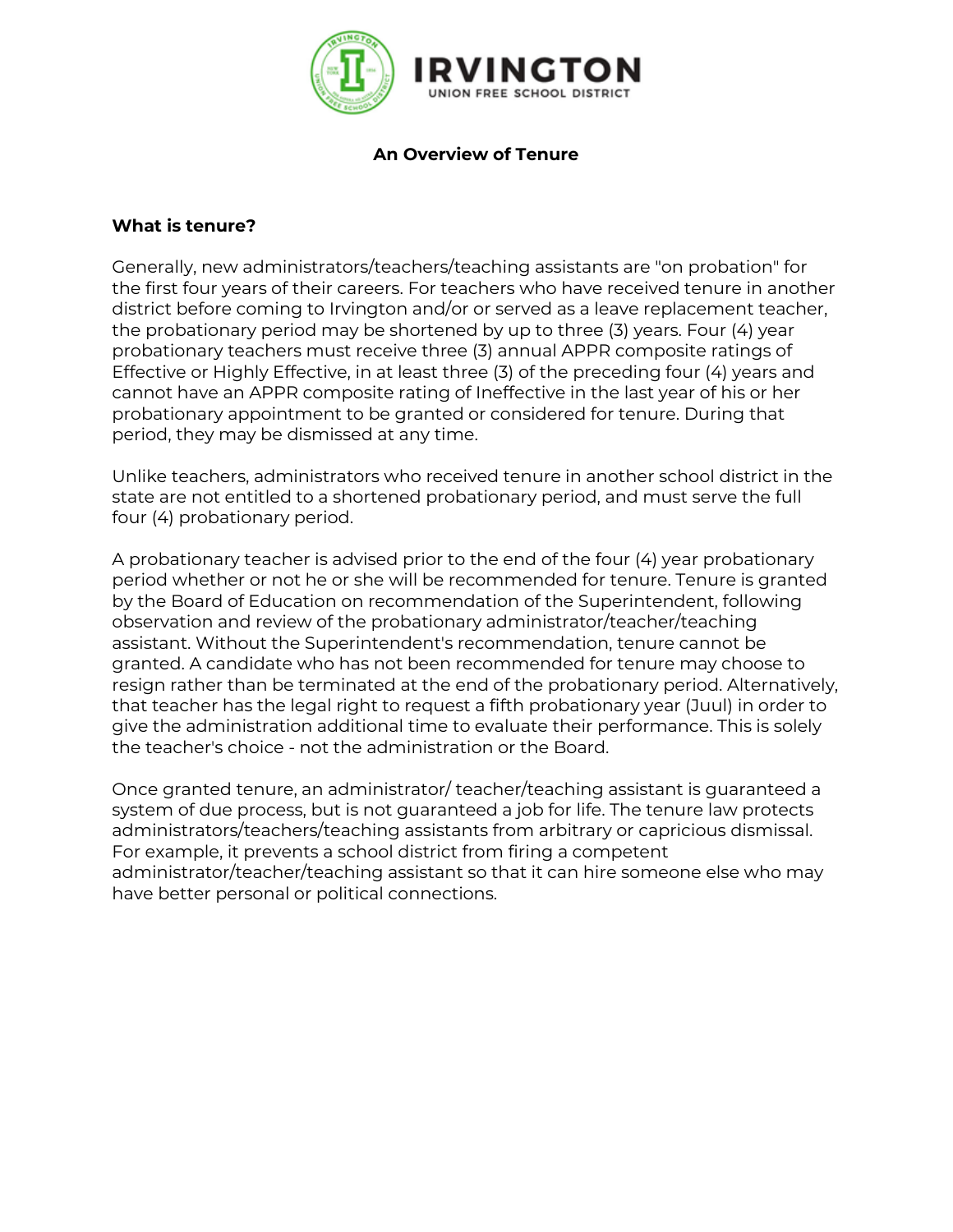### **Tenure Areas**

When a teacher is hired, he/she is appointed to a position in a tenure area established by the regulations of the Board of Regents. Tenure area placement is important in determining seniority, a right that protects employees in case of layoff.

Teachers are placed in the following tenure areas:

- Elementary (Pre-K through sixth grade)
- Middle grades (seventh and eighth grades in schools where those grades are not departmentalized by academic areas)
- Seventh grade and above when there is departmentalization. There are separate tenure areas for English, social studies, mathematics, science and foreign languages.
- Other subject areas, encompassing 15 special subjects (art, music, driver education, business education, health, home economics, industrial arts, physical education, remedial reading, remedial speech, English as a second language and four branches of education for the disabled); six vocational areas; and seven supportive educational services (guidance counselor, school library media specialist, school psychologist, school social worker, school nurse-teacher, school dental hygienist and attendance).

A teacher may not be transferred or assigned outside of his or her tenure area without his or her written consent. A teacher may, however, be involuntarily assigned to teach outside of his or her certification area for no more than one period per day. If a teacher is certified in more than one tenure area, he or she may be granted a probationary appointment, and ultimately tenure, in more than one tenure area. However, in order to gain credit toward seniority and/or tenure, such assignment(s) must be, generally speaking, for at least 40 percent of the time.

### **IUFSD Observation and Evaluation for Non-Tenured Teachers**

The New York State Education Department requires and approves all school district's Annual Professional Performance Review (APPR) Plans. As part of the plan each school district must define their process for the evaluation of teachers. This process is developed through a joint committee of IFA members and representatives of the Administration. It prescribes the number of times a teacher is observed throughout the school year. In Irvington, the following chart describes the number of observations, and the type of observation each non-tenured teacher receives.

| Non-Tenured Teacher Observation Events |                               |                  |                               |
|----------------------------------------|-------------------------------|------------------|-------------------------------|
| <b>Observation</b>                     | <b>Extended Walkthrough -</b> | Walkthrough      | <b>Observation</b>            |
| Announced                              | <b>Unannounced</b>            | Announced        | Unannounced                   |
| <b>Timeframe: Full Period</b>          | <b>Timeframe: 20 minutes</b>  | Timeframe: 10-15 | <b>Timeframe: Full Period</b> |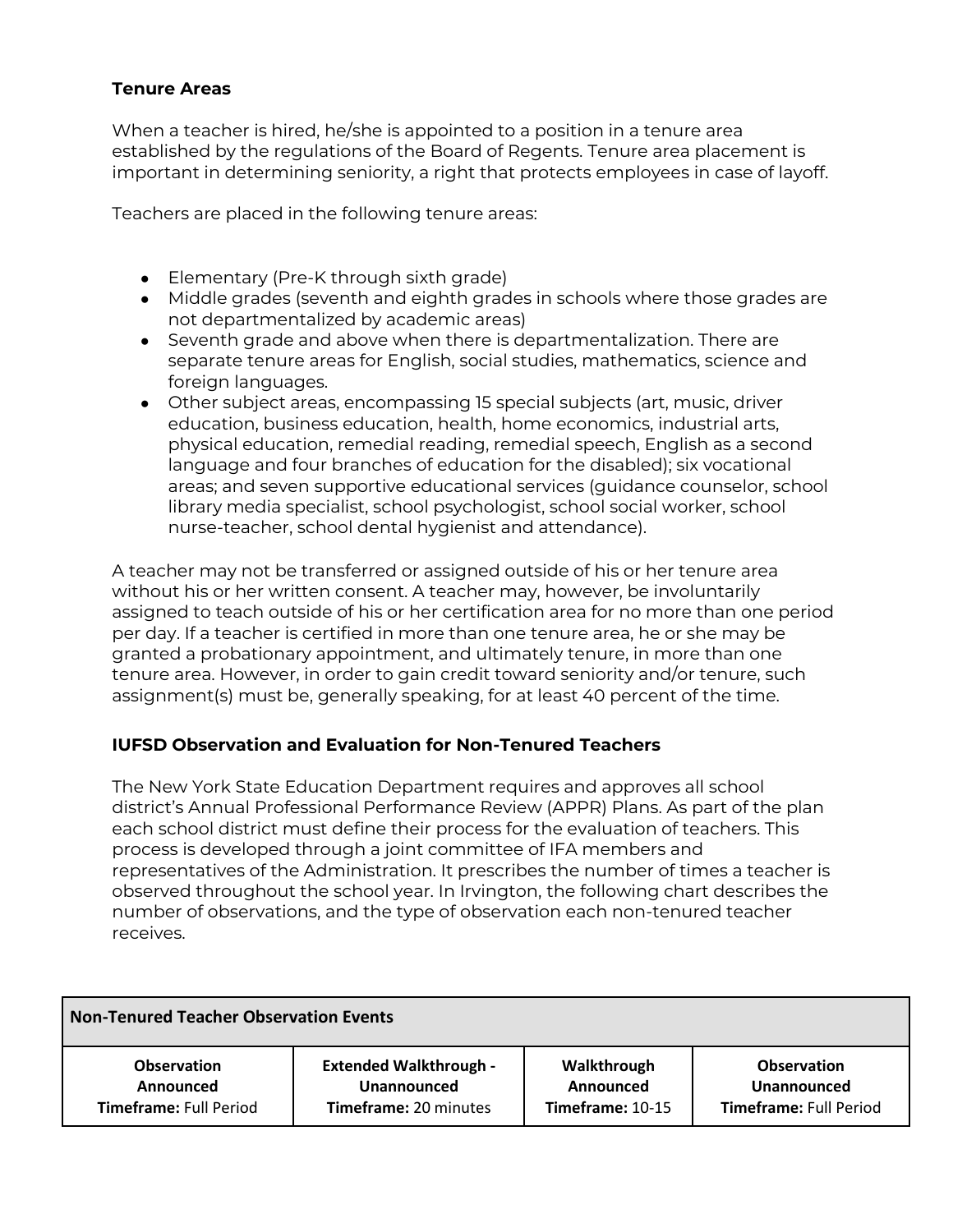## **IFA-Specific Tenure Requirements - Procedure During the Probationary Period**

- a. It is the responsibility of the administration to counsel a teacher and to promote improvement of his/her level of competence.
- b. Special conferences will be held with those teachers whose performance is judged to be less than satisfactory in December or January and April or May of each year of the probationary period. This does not preclude the possibility of other conferences during the year.
- c. The purpose of the conference will be to inform the teacher of the situation and of his/her need to take action to improve weaknesses, and to provide appropriate recommendations for improvement of performance.
- d. If a teacher in the final year of his/her probationary period is not going to be recommended for tenure, he/she will be notified at least thirty (30) days before the Board of Education is asked to act on the Superintendent of School's recommendation.
- e. If a probationary teacher is to be dismissed after three (3) years, reasons will be given in writing, and an interview with the Board of Education will be held if requested. The Superintendent of Schools will notify the teacher if he/she is not to be recommended for tenure at least six (6) months prior to the expiration of the teacher's probationary period of employment.
- f. Where possible and practical, the Board will make every effort to dismiss a probationary teacher where performance is not satisfactory by the end of the penultimate year of probation.
- g. Reasons for denial of tenure will be given in writing if requested by the teacher.
- h. Teachers granted tenure will be officially notified by the Board of Education.